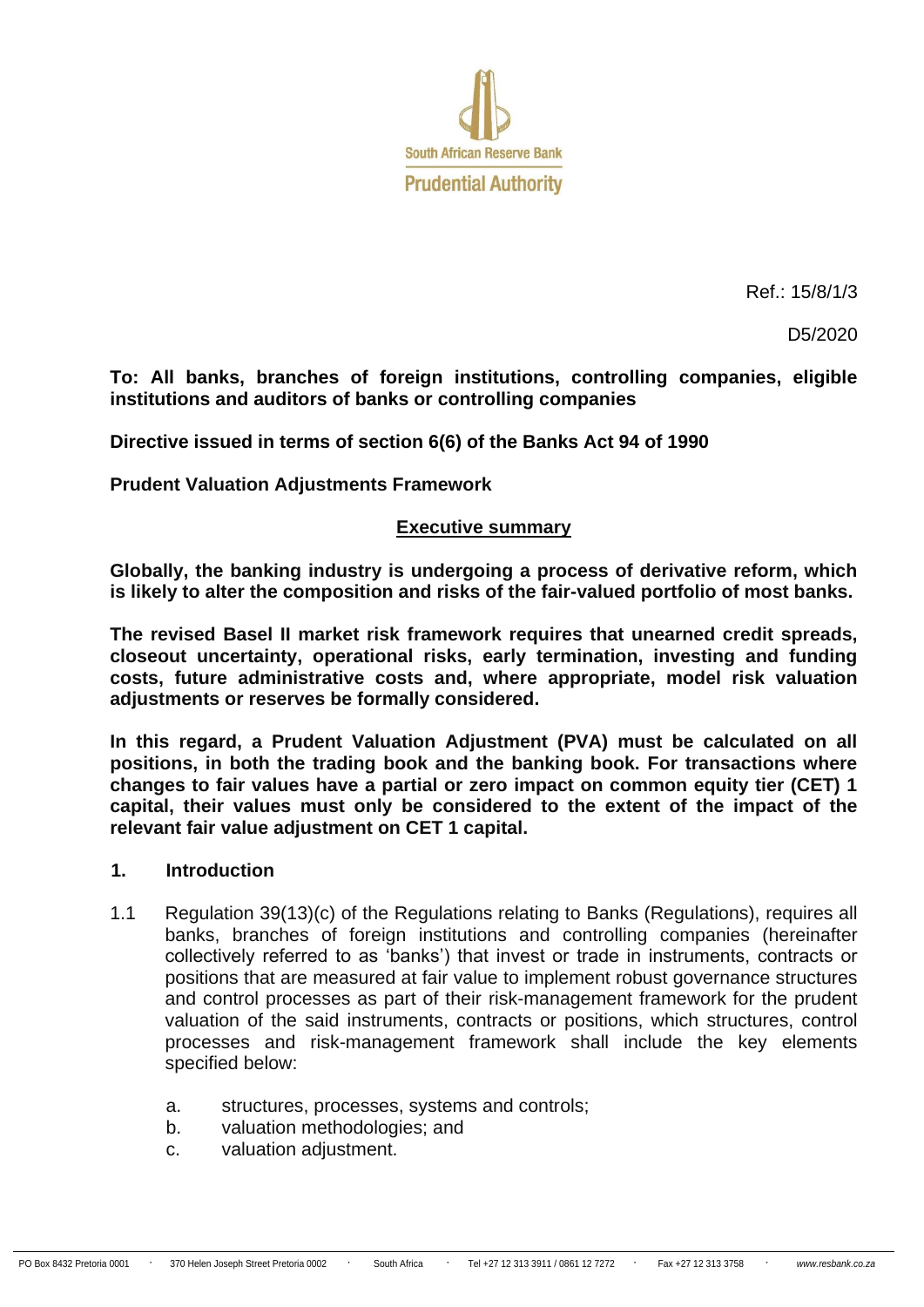- 1.2 Due to the uncertainty associated with liquidity in markets, instruments or products accounted for at fair value, that may result in a bank being unable to sell or hedge the said instruments, products or positions in a desired short period of time, a bank has to establish and maintain processes and procedures for considering relevant valuation adjustments as part of the bank's risk management framework and markto-market or mark-to-model procedures.
- 1.3 PVAs are required as a result of fair value calculated in accordance with the applicable financial reporting framework not being sufficiently prudent. Each PVA shall be calculated as the excess of valuation adjustments required to achieve the identified prudent value over and above any adjustments applied under the applicable financial reporting framework and recognised in CET1.
- 1.4 In terms of Directive 1 of 2019, issued by the Prudential Authority (PA), banks are required to disclose in Template PV1, on an annual basis, effective for the financial years ending on or after 31 December 2019, the PVAs for unearned credit spreads, closeout costs, operational risks, early termination, investing and funding costs, future administrative costs and model risk.
- 1.5 The purpose of this Directive is to ensure banks' continued compliance with the requirements set out in Directive 1 of 2019, which focuses on implementing regulation 39(13)(c) of the Regulations for the calculation of PVAs, to provide clarity on the provisions of Directive 4 of 2015 and the implementation of the "Pillar 3 disclosure requirements – consolidated and enhanced framework" standard in so far as it relates to Template PV1. Banks are also advised that the PA will continue to monitor international developments on the implementation of the Basel III framework.

#### **2. Directive**

In order to ensure that the legal framework for the regulation and supervision of banks in South Africa remains relevant and current, based upon the aforesaid, and in accordance with the provisions of section 6(6) of the Banks Act 94 of 1990, banks are hereby directed as follows:

- 2.1 Banks have to consider all PVAs individually (that is, regardless of the ability to associate them with a single PVA group or category). However, banks may estimate PVAs in line with internal governance models. Banks must, at a minimum, consider the following PVAs:
- 2.1.1 Investing and funding costs PVA to reflect the valuation uncertainty in the funding costs that would be factored into the exit price for a position or portfolio. It includes funding valuation adjustments on derivatives exposures.
- 2.1.2 Close-out uncertainty, of which:
	- a. Mid-market value PVA required to take into account uncertainty surrounding the application of an average between the bid prices and ask prices.
	- b. Close-out cost PVA required to take account of the valuation uncertainty to adjust for the fact that the position level valuations calculated do not reflect an exit price for the position or portfolio (for example, where such valuations are calibrated to a mid-market price).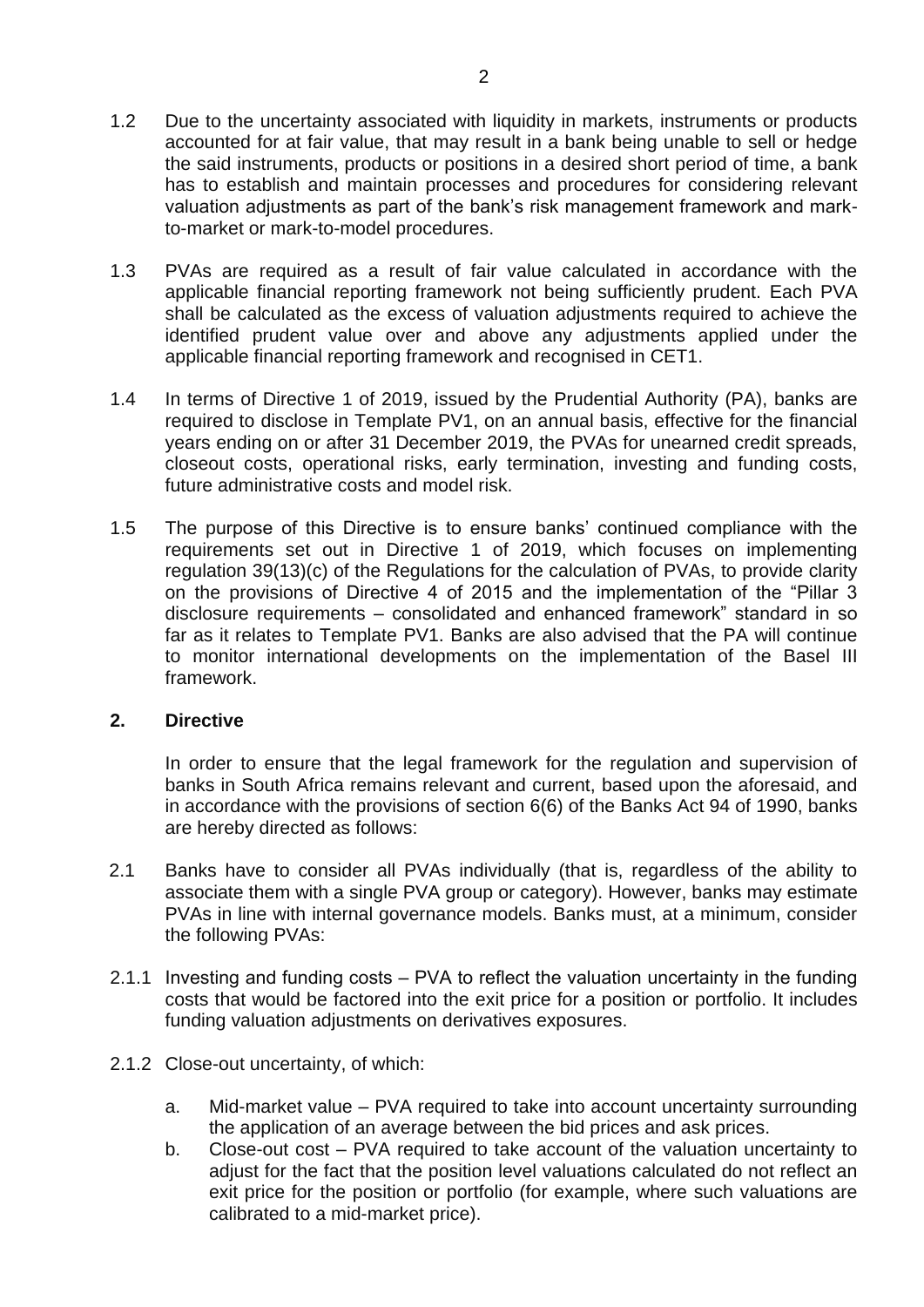- c. Concentration ‒ PVA over and above mid-market price and closeout costs that would be required to get to a prudent exit price for positions that are larger than the size of positions for which the valuation has been calculated (that is, cases where the aggregate position held by the institution is larger than normal traded volume or larger than the position sizes on which observable quotes or trades that are used to calibrate the price or inputs used by the core valuation model are based).
- 2.1.3 Unearned credit spreads PVA to consider the valuation uncertainty in the adjustment necessary to include the current value of expected losses due to counterparty default on derivative positions, including the valuation uncertainty on credit valuation adjustments (CVAs).
- 2.1.4 Early termination  $-$  PVA to take into account the potential losses arising from contractual or non-contractual early terminations of customer trades that are not reflected in the valuation under normal market conditions. This PVA is to be assessed under normal market conditions, in the ordinary course of business, taking into account the likelihood of early termination given prior early terminations by clients. Furthermore, this must only be included as a PVA where the cost of early termination is not passed on to the client.
- $2.1.5$  Model risk  $-$  PVA to take into account valuation model risk which arises due to:
	- a. the potential existence of a range of different models or model calibrations;
	- b. the lack of a firm exit price for the specific product being valued;
	- c. the use of an incorrect valuation methodology;
	- d. the risk of using unobservable and possibly incorrect calibration parameters; or
	- e. the fact that market or product factors are not captured by the core valuation model.
- 2.1.6 Operational risk PVA to take into account the potential losses that may be incurred as a result of the operational risk related to valuation processes.
- 2.1.7 Future administrative costs PVA to take into account the administrative costs and future hedging costs over the expected life of the exposures for which a direct exit price is not applied for the closeout costs. This valuation adjustment has to include the operational costs arising from hedging, administration and settlement of contracts in the portfolio. The future administrative costs are incurred by the portfolio or position, but are not reflected in the core valuation model or the prices used to calibrate inputs to that model.
- 2.1.8 Other Other PVAs which are required to take into account factors that will influence the exit price, but which do not fall in any of the categories specified above. These have to be described by banks in the narrative commentary that supports the disclosure.
- 2.1.9 Debit Valuation Adjustments (DVA) are excluded from the individual PVAs that the banks are required to consider.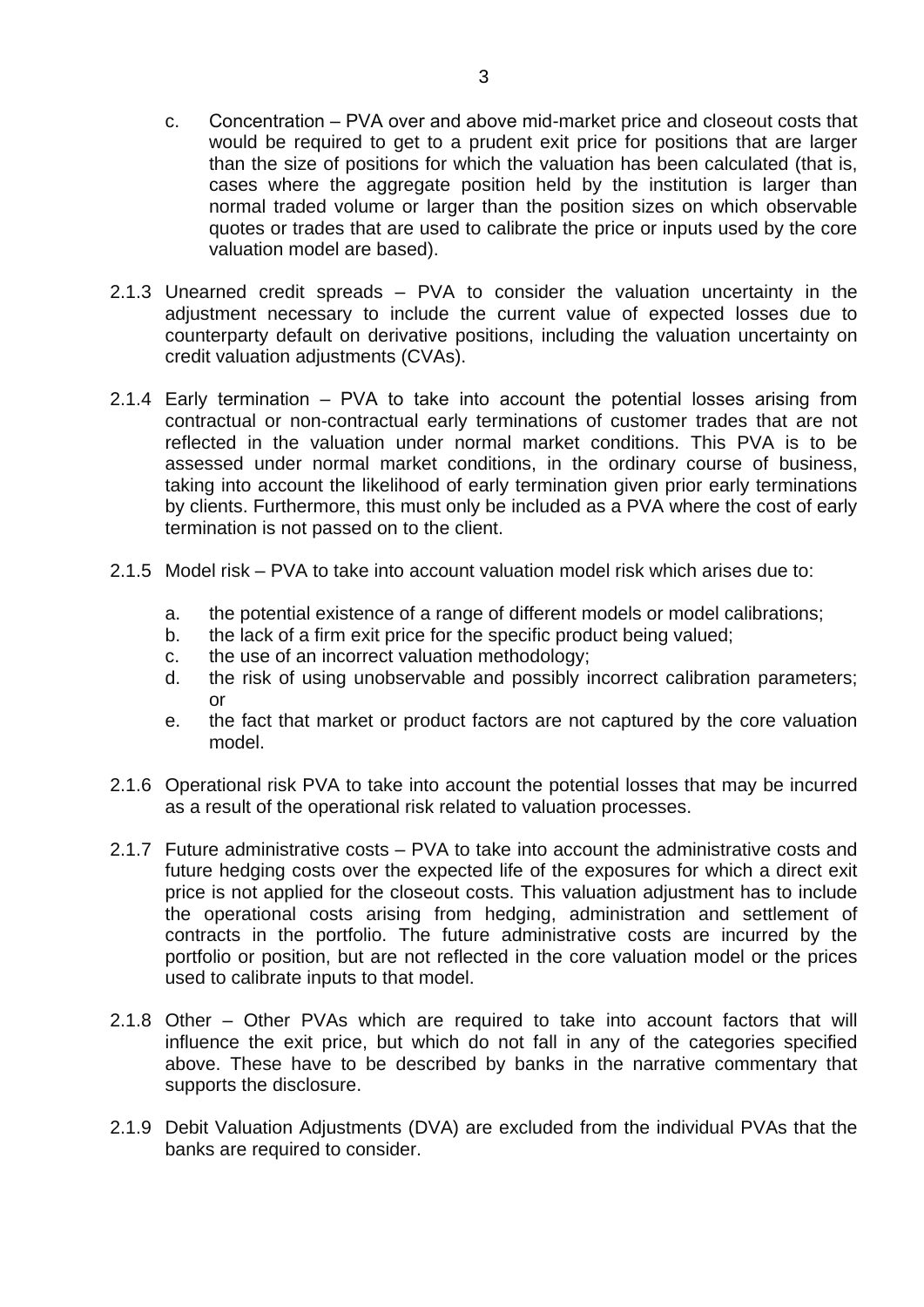- 2.2 For the purposes of this Directive, banks must apply the definitions set out in paragraph 3 below.
- 2.3 For purposes of determining the individual PVA, banks must follow the requirements provided in Annexure A to this Directive.

#### **3. Definitions**

- 3.1 For the purposes of this Directive, the following definitions shall apply:
- 3.1.1 'PVA' means the excess of valuation adjustments required to achieve the identified prudent value over and above any adjustments applied under the applicable financial reporting framework.
- 3.1.2 'Valuation position' means a financial instrument, commodity, portfolio of financial instruments or commodities held in both trading and non-trading books, which are measured at fair value.
- 3.1.3 'Valuation input' means a market observable or non-observable parameter or matrix of parameters that influences the fair value of a valuation position.
- 3.1.4 'Valuation exposure' means the amount of a valuation position which is sensitive to the movement in a valuation input.

#### **4. Reporting and disclosure**

- 4.1 The aggregate PVA must be reported in line item 203 of the form BA 700.
- 4.2 Banks must estimate their PVAs at least on a quarterly basis. The PVA must be disclosed annually, in accordance with Directive 1 of 2019. Rows which are not applicable to the reporting bank must be completed as zero ('0') and the reason why they are not applicable must be explained in the accompanying narrative.
- 4.3 The PVAs must be estimated at bank solo, bank consolidated, controlling company consolidated and branches as well as subsidiaries of local banks. The rationale behind estimating at consolidated level is to minimise any arbitrage of the framework through the use of complex organisation structures, which could be cross jurisdictional.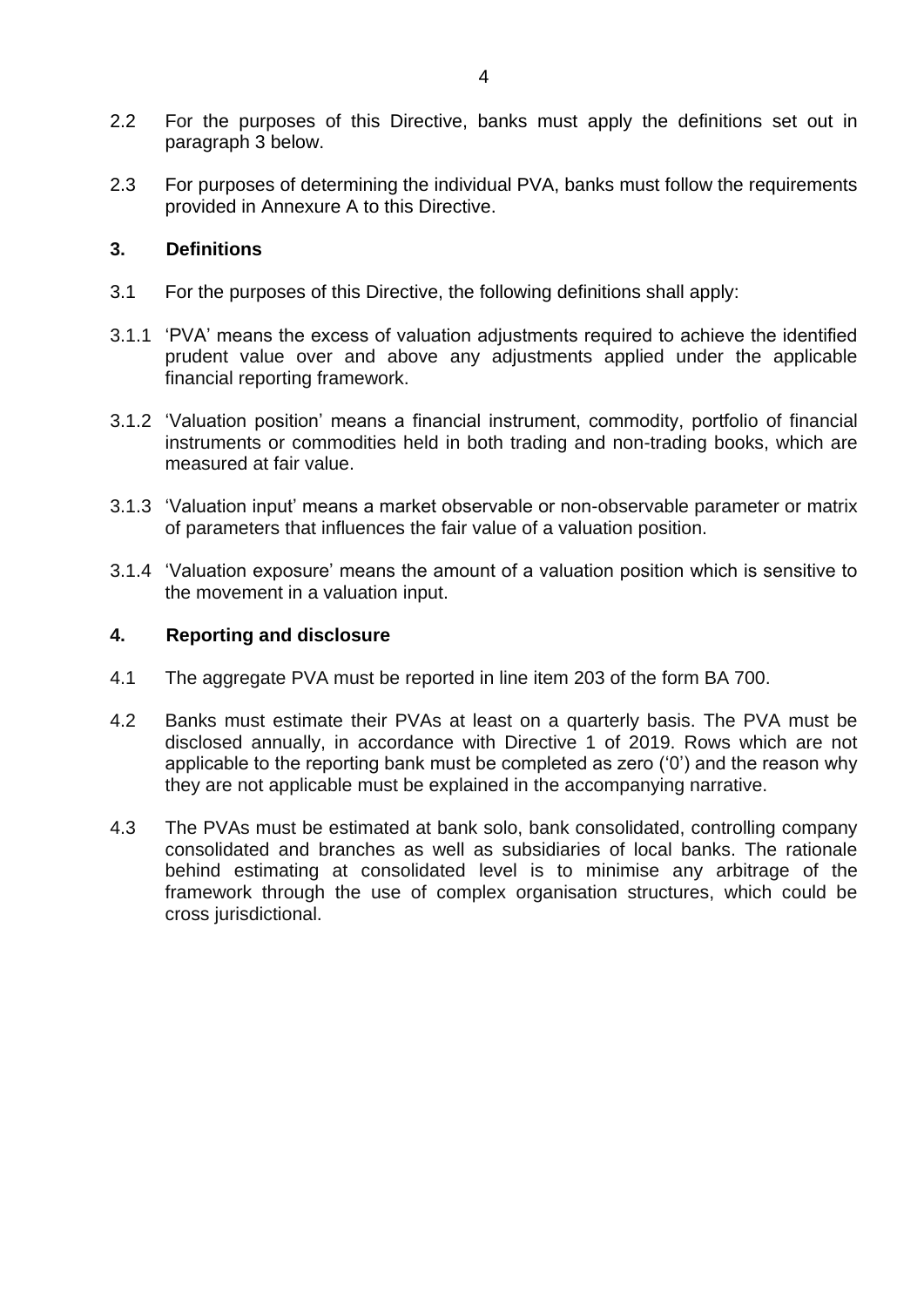#### **5. Acknowledgement of Receipt**

5.1 Kindly ensure that a copy of this Directive is made available to your institution's external auditors. The attached acknowledgement of receipt duly completed and signed by both the chief executive officer of the institution and the said auditors should be returned to the PA at the earliest convenience of the aforementioned signatories.

 $\alpha$ 

**Kuben Naidoo Deputy Governor and CEO: Prudential Authority** 

**Date:**  2020-09-02

Encl. 1

The previous directive issued was Directive 4/2020 dated 27 August 2020.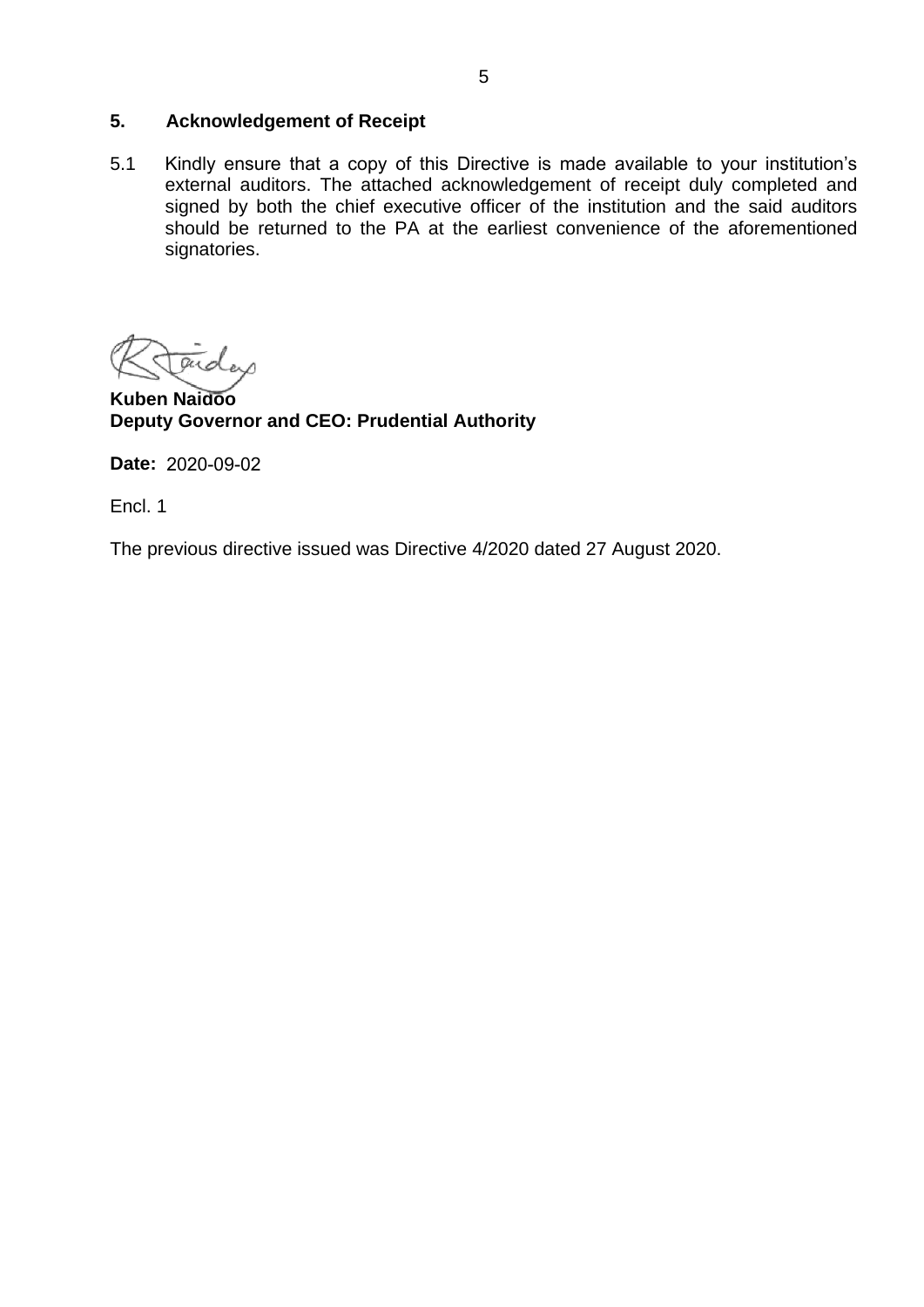# **Overview of the PVA methodology**

In order to ensure that the prudent valuation of their fair valued positions achieves an appropriate degree of certainty, banks must calculate PVAs necessary to adjust fair values to prudent values and must calculate these PVAs in accordance with the methods specified in this Annexure A.

#### **1. Sources of market data**

- 1.1 Where banks calculate PVAs based on market data, they must consider the same range of market data used in the independent price verification (IPV) process, subject to the adjustments described in this Directive.
- 1.2 For the purposes of this Directive, banks must consider a full range of available and reliable market data sources to determine a prudent value, including each of the following, where relevant:
	- a. exchange prices in a liquid market;
	- b. trades in similar instruments, either from the bank's own records or trades from across the markets;
	- c. tradable quotes from brokers and other market participants;
	- d. consensus service data;
	- e. indicative broker quotes; and
	- f. counterparty collateral valuations.
- 1.3 Where banks use an internal expert-based approach referred to in this Directive, alternative methods and sources of information must be considered, including each of the following, where applicable:
	- a. the use of proxy data based on similar instruments for which sufficient data is available;
	- b. application of prudential shifts to valuation inputs; and
	- c. identification of natural bounds to the value of an instrument.

#### **2. Materiality threshold**

- 2.1 The PA has deemed it necessary to set a materiality threshold to determine which methodology the banks must employ in calculating the PVAs. As a result, banks must consider the following materiality threshold in their process of calculating PVAs.
- 2.1.1 Materiality threshold to determine which banks are allowed to use the simplified approach
- 2.1.1.1 The simplified approach can only be adopted where the total adjustments to fair values that affect CET 1 as a percentage of the sum of the absolute value of fairvalued assets and liabilities (excluding the Debit Valuation Adjustments (DVA)) is below 1%.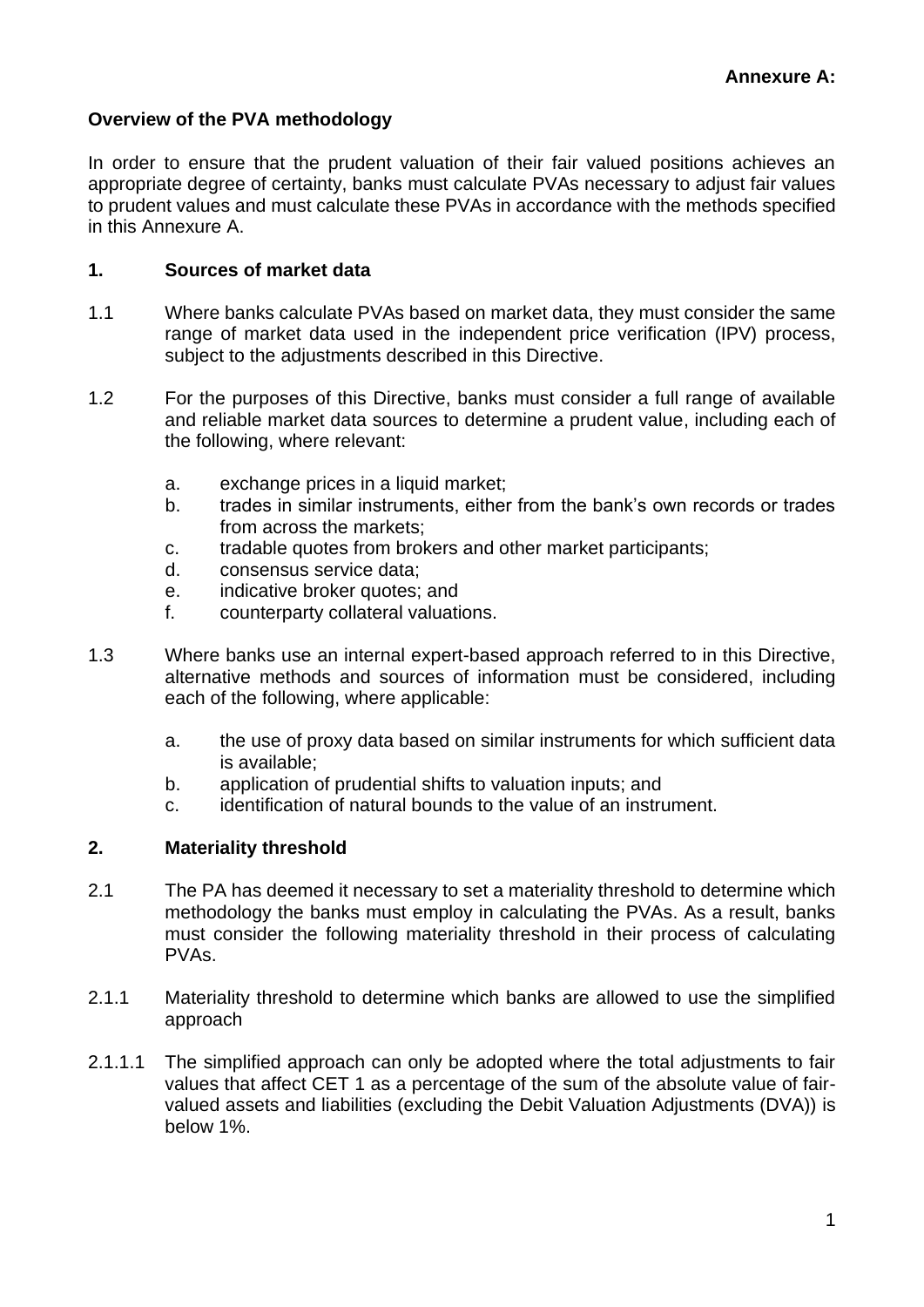- 2.1.1.2 Exactly matching, offsetting fair valued assets and liabilities are excluded from the calculation envisaged in paragraph 2.1.1.1. For fair-valued assets and liabilities whose adjustments to fair values has a partial or zero impact on CET 1 capital, their values must only be included to the extent of the impact of the relevant fair valuation adjustment on CET 1 capital.
- 2.1.1.3 This materiality threshold must be applied at the following levels: bank solo, bank consolidated, controlling company consolidated, foreign branch and foreign subsidiary of a bank incorporated in the Republic. Where the threshold is breached at controlling company level, the core approach must be applied at all levels in the banking group.

# **3. Determination of PVAs under the simplified approach**

- 3.1 Banks must calculate the PVA under the simplified approach as 0.1% of the sum of absolute value of fair-valued assets and liabilities which are included in the materiality threshold calculation in paragraph 2.1.1 above.
- 3.2 For the purposes of this Directive, the aggregate PVA must be the PVA resulting from the calculation in paragraph 3.1 above.
- 3.3 Furthermore, for the purpose of Pillar 3 disclosure requirements and Template PV1, the aggregate PVA from the calculation in paragraph 3.1 must be disclosed under the line item 'Other' in the 'Total' column. The PVA must be split between banking book and trading book.

#### **4. Determination of PVAs under the core approach**

- 4.1 Overview of the core approach
- 4.1.1 Banks must calculate PVAs under the core approach by applying the following twostep approach:
	- a. calculate PVAs for each of the categories described in regulation 39(13)(c)(i)(D) of the Regulations, in accordance with paragraph 4.1.2 below; and
	- b. sum the amounts resulting from step (a) above for each category level PVA to provide the aggregate PVA.
- 4.1.2 For the purposes of point (a) of paragraph 4.1.1, banks must calculate category level PVAs according to paragraph 4.3 to 4.11 of this Annexure A.
- 4.2 General provisions for the calculations of PVAs under the core approach
- 4.2.1 For fair-valued assets and liabilities for which a change in accounting valuation has a partial or zero impact on CET1 capital, PVAs must only be calculated based on the proportion of the accounting valuation change that impacts CET1 capital. This excludes DVA that was already deducted from CET1.
- 4.2.2 In relation to the category level PVAs described in paragraphs 4.8 to 4.11, banks must aim to achieve a level of certainty in the prudent value that is equivalent to that set out in paragraphs 4.3 to 4.7 of this Annexure A.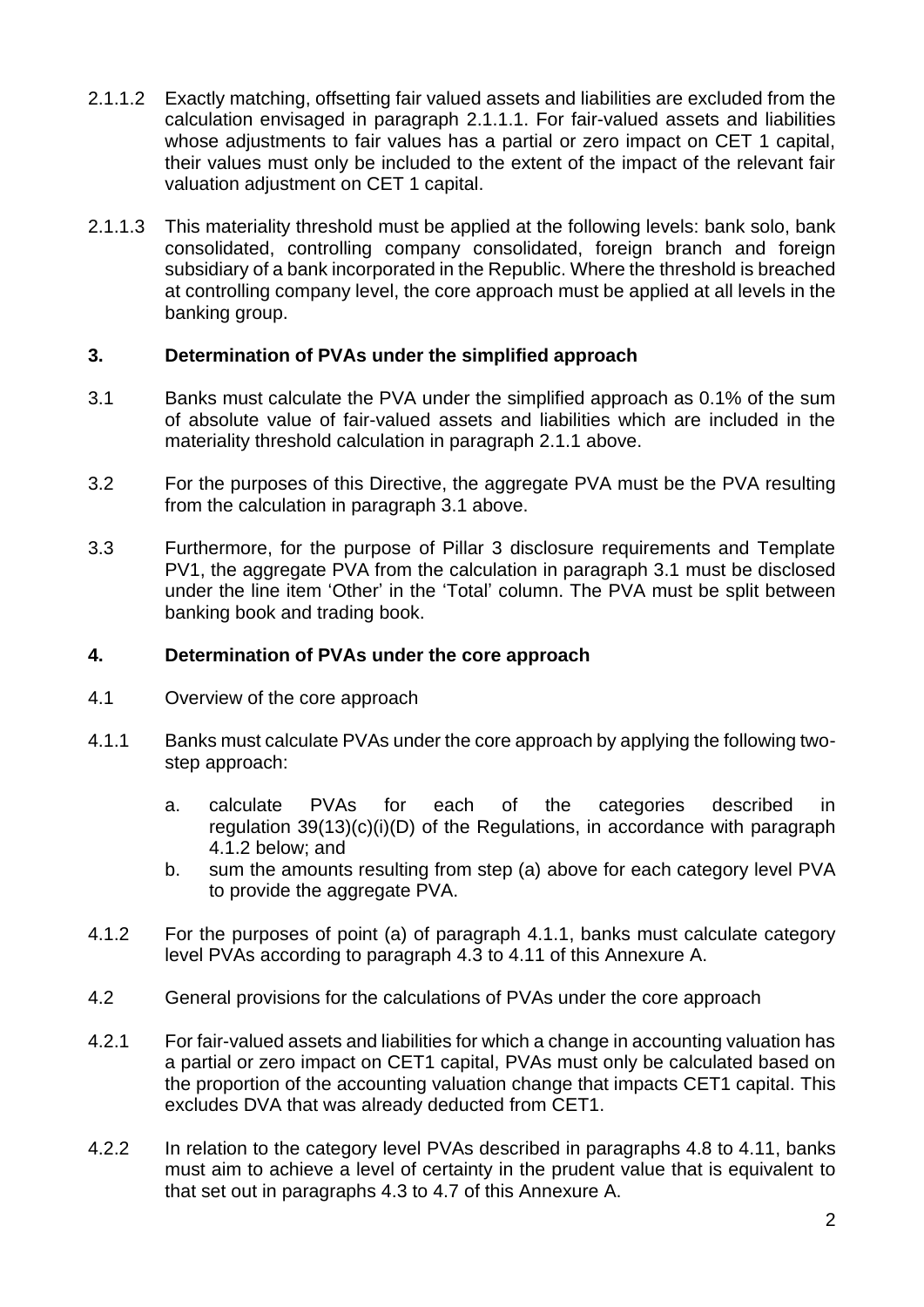- 4.2.3 PVAs must be considered to be the excess of valuation adjustments required to achieve the identified prudent value, over any adjustment applied in the institution's fair value that can be identified as addressing the same source of valuation uncertainty as the PVA. Where an adjustment applied in the institution's fair value cannot be identified as addressing a specific PVA category at the level at which the relevant PVAs are calculated, that adjustment must not be included in the calculation of PVAs.
- 4.2.4 PVAs must always be positive, including at valuation exposure level, category level, both pre- and post-aggregation.

# **4.3 Calculation of mid-market value PVA**

- 4.3.1 Mid-market value PVAs must be calculated at valuation exposure level (individual mid-market value PVAs).
- 4.3.2 The mid-market value PVA must only be assessed to have zero value where both of the following conditions are met:
	- a. the bank has firm evidence of a tradable price for a valuation exposure or a price can be determined from reliable data based on a liquid market; and
	- b. the sources of market data do not indicate any material valuation uncertainty.
- 4.3.3 Where a valuation exposure cannot be shown to have a zero PVA, banks must use market data sources when assessing the mid-market value PVA. In this case, the calculation of the mid-market value PVA must be performed as described in paragraphs 4.3.4 and 4.3.5 of this Annexure A.
- 4.3.4 Banks must calculate PVAs on valuation exposures related to each valuation input used in the relevant valuation model. The granularity at which those PVAs must be assessed must be determined as follows:
	- a. For non-derivative valuation positions, or derivative positions which are marked to market, the valuation input must be one of the following:
		- i. decomposed into more than one valuation input, such that all inputs required to calculate an exit price for the position are treated separately; or
		- ii. the price of the instrument.
- 4.3.5 Mid-market value PVAs must be determined as follows:
	- (a) Where sufficient data exists to construct a range of plausible values for a valuation input:
		- i For a valuation input where the range of plausible values is based on exit prices, banks must estimate a point within the range where they are 90% confident they could exit the valuation exposure at that price or better.
		- ii For a valuation input where the range of plausible values is created from mid prices, banks must estimate a point within the range where they are 90% confident that the mid value they could achieve in exiting the valuation exposure would be at that price or better.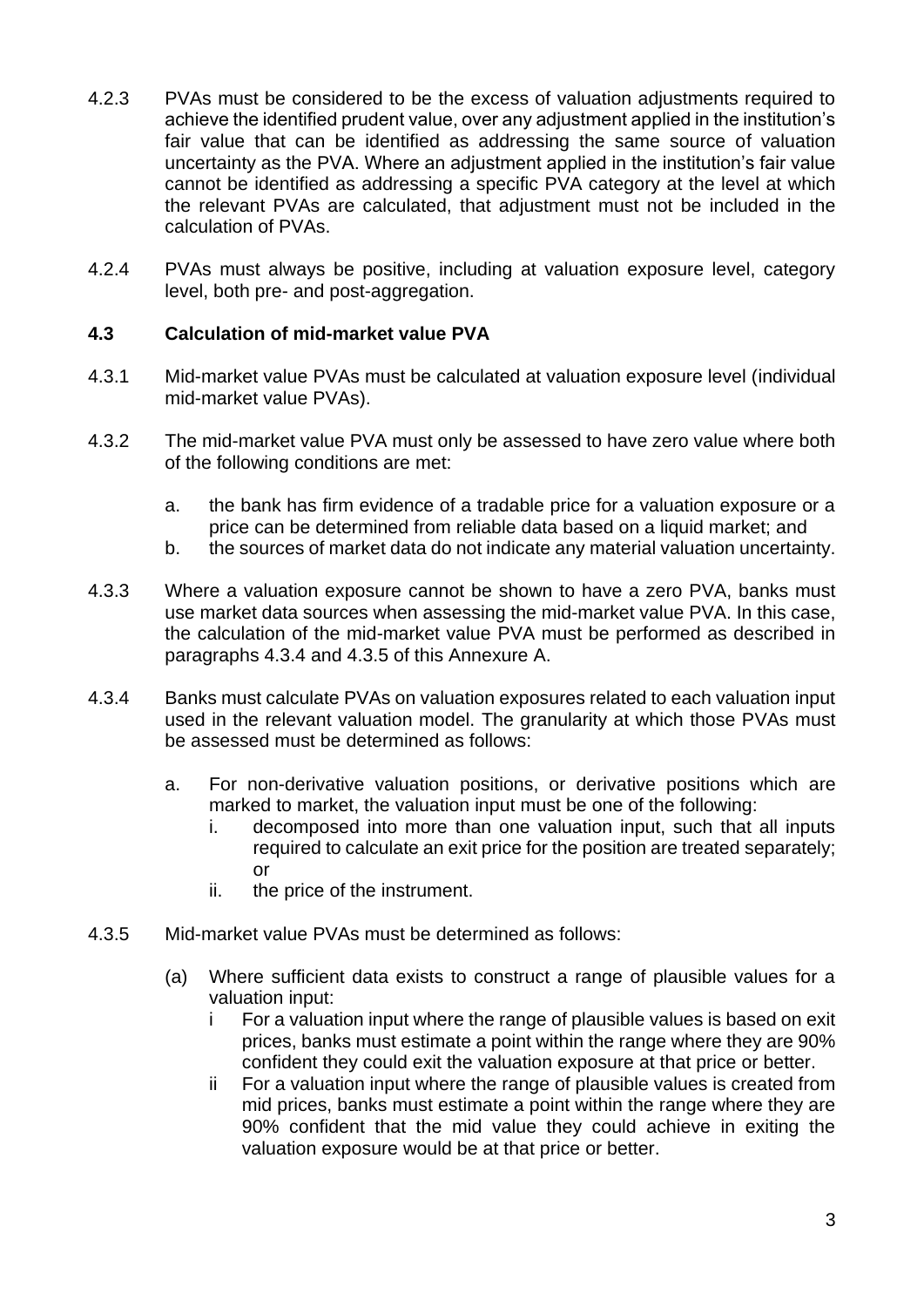- (b) Where insufficient data exists to construct a plausible range of values for a valuation input, banks must use an internal expert-based approach using qualitative and quantitative information available to achieve a level of certainty in the prudent value of the valuation input that is equivalent to that envisaged in (a) above. Banks must notify the PA of the valuation exposures for which this approach is applied, and the methodology used to determine the PVA.
- (c) Banks must calculate the mid-market value PVA based on one of the following approaches:
	- i apply the difference between the valuation input values estimated according to either subparagraph (a) or (b), and the valuation input values used for calculating fair value to the valuation exposure of each valuation position; or
	- ii combine the valuation input values estimated according to either subparagraph (a) or (b) and revalue valuation positions based on those values. Institutions must then take the difference between the revalued positions and fair-valued positions.
- 4.3.6 Banks must calculate the total category level PVA for mid-market value by applying to individual mid-market value PVAs the formulae for either Method 1 or Method 2 as referred to in Exhibit 1.
- 4.4 Calculation of close-out cost PVA
- 4.4.1 Close-out cost PVAs must be calculated at valuation exposure level (individual close-out cost PVAs).
- 4.4.2 When the bank has calculated a mid-market value PVA for a valuation exposure based on an exit price, the close-out cost PVA may be assessed to have zero value because it is deemed that the determination of the exit price has taken into account the close-out costs.
- 4.4.3 The close-out cost PVA may be assessed to have zero value, on the condition that the bank provides evidence that it is 90% confident that sufficient liquidity exists to support the exit of the related valuation exposures at mid-price.
- 4.4.4 Where a valuation exposure cannot be shown to have a zero close-out cost PVA, banks must use the market data sources. In this case, the calculation of the closeout costs PVA must be performed as described in paragraphs 4.4.5 and 4.4.6 of this Annexure A.
- 4.4.5 Banks must calculate close-out costs PVAs on valuation exposures related to each valuation input used in the relevant valuation model. The granularity at which those close-out cost PVAs must be assessed must be determined as follows:
	- (a) For non-derivative valuation positions or derivative positions which are marked to market, the valuation input must be one of the following:
		- i decomposed into more than one valuation inputs, such that all inputs required to calculate an exit price for the position are treated separately; or
		- ii the price of the instrument.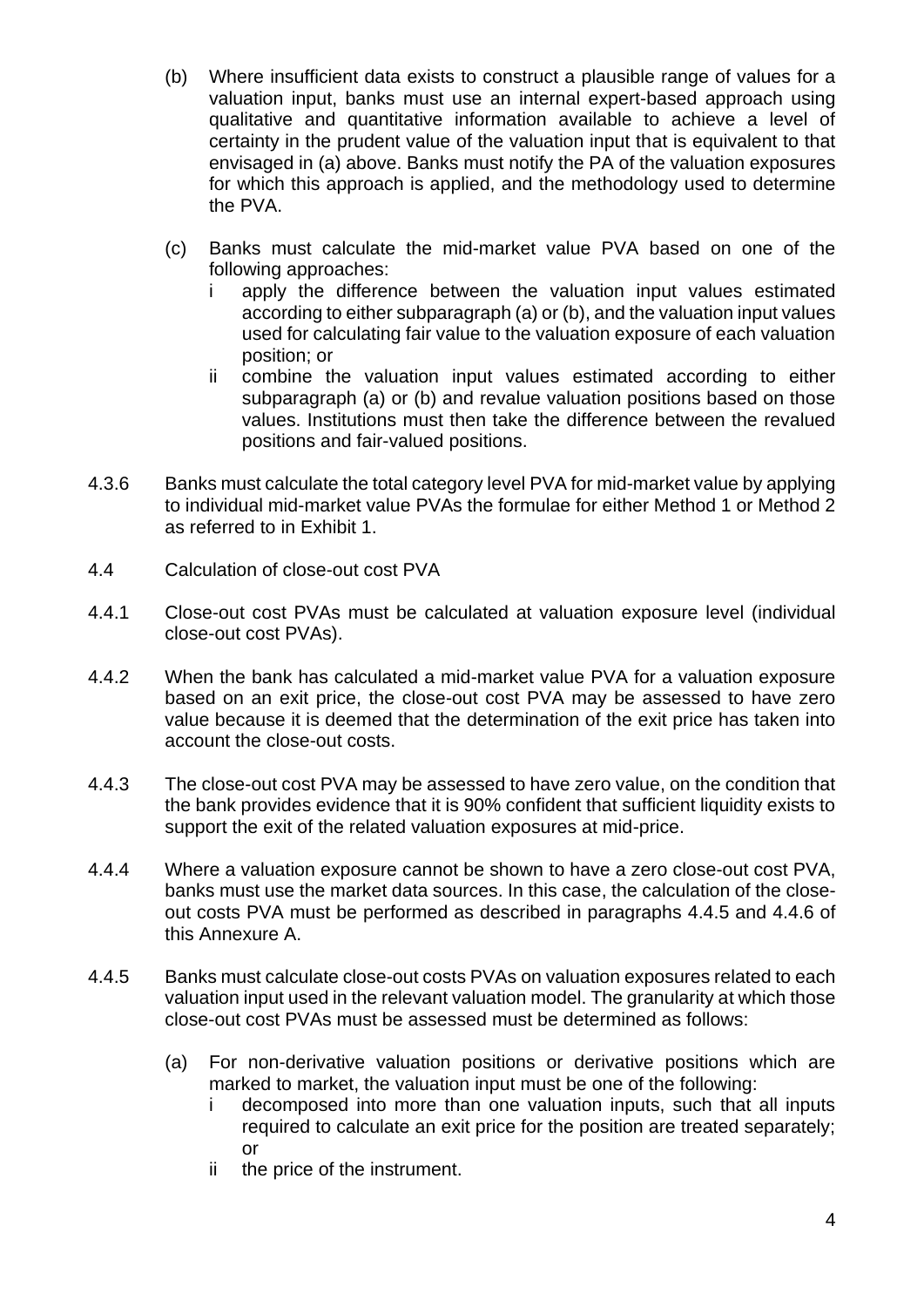- 4.4.6 Close-out cost PVAs must be determined as follows:
	- a. Where sufficient data exists to construct a range of plausible bid-offer spreads for a valuation input, banks must estimate a point within the range where they are 90% confident that the spread they could achieve in exiting the valuation exposure would be at that price or better.
	- b. Where insufficient data exists to construct a plausible range of bid-offer spreads, banks must use an internal expert-based approach using qualitative and quantitative information available to achieve a level of certainty in the prudent value that is equivalent to that targeted where a range of plausible values is available. Banks must notify the PA of the valuation exposures for which this approach is applied, and the methodology used to determine the PVA.
	- c. Banks must calculate the close-out cost PVA by applying 50% of the estimated bid-offer spread calculated in accordance with either subparagraph (a) or (b) to the valuation exposures related to the valuation inputs defined in paragraph 4.4.5 of this Annexure A.
- 4.4.7 Banks must calculate the total category level PVA for close-out cost by applying to the individual close-out cost PVAs the formulae for either Method 1 or Method 2 as referred to in Exhibit 1.
- 4.5 Calculation of model risk PVA
- 4.5.1 Where appropriate, banks must estimate a model risk PVA for each valuation model (individual model risk PVA) by considering valuation model risk which arises due to the potential existence of a range of different models or model calibrations, which are used by market participants, and the lack of a firm exit price for the specific product being valued. Banks must not consider valuation model risk which arises due to calibrations from market derived parameters – which must be captured according to the methodology for the calculation of the mid-market value PVA.
- 4.5.2 The model risk PVA must be calculated using one of the following approaches defined in paragraphs 4.5.3 and 4.5.4 below.
- 4.5.3 Where possible, banks must calculate the model risk PVA by determining a range of plausible valuations produced from alternative appropriate modelling and calibration approaches. In this case, banks must estimate a point within the resulting range of valuations where they are 90% confident they could exit the valuation exposure at that price or better.
- 4.5.4 Where banks are unable to use the approach defined in paragraph 4.5.3 above, they must apply an internal expert-based approach to estimate the model risk PVA. The internal expert-based approach must consider all of the following:
	- a. complexity of products relevant to the model;
	- b. diversity of possible mathematical approaches and model parameters, where those model parameters are not related to market variables;
	- c. the degree to which the market for relevant products is 'one way';
	- d. the existence of risks that cannot be hedged in relevant products; and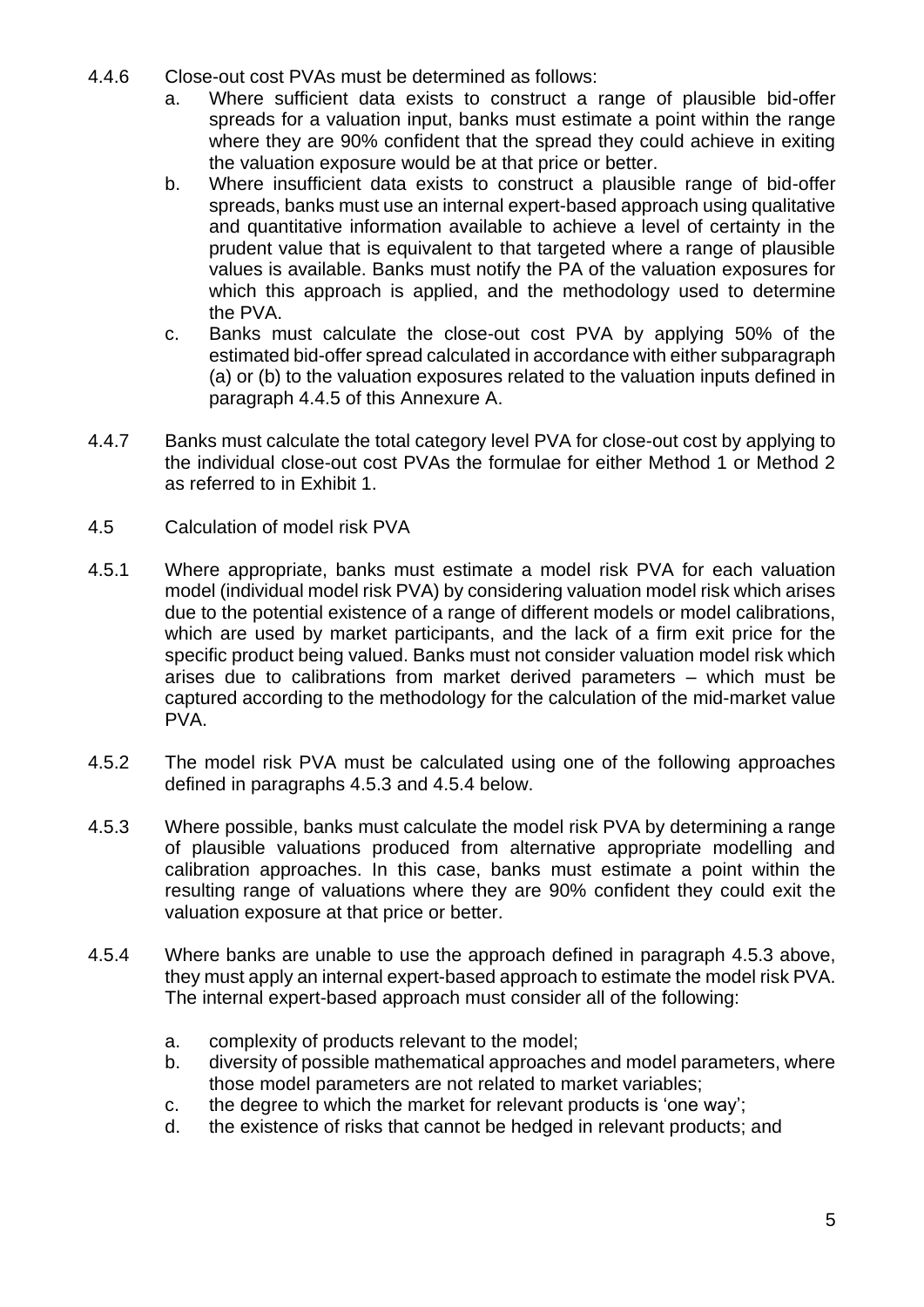- e. the adequacy of the model in capturing the behaviour of the pay-off of the products in the portfolio. Banks must notify the PA of the models for which this approach is applied, and the methodology used to determine the PVA.
- 4.5.5 Where banks use the method described in paragraph 4.5.4, the prudence of the method must be confirmed, annually, by comparing the following:
	- a. the PVAs calculated using the method described in paragraph 4.5.4, if it were applied to a material sample of the valuation models for which the bank applies the method in paragraph 4.5.3; and
	- b. the PVAs produced by the method in paragraph 4.5.3 for the same sample of valuation models.
- 4.5.6 Banks must calculate the total category level PVA for model risk by applying, to individual model risk PVAs, the formulae for either Method 1 or Method 2 as referred to in the Exhibit 1.
- 4.6 Calculation of unearned credit spreads PVA
- 4.6.1 Banks must calculate the unearned credit spreads PVA to reflect the valuation uncertainty in the adjustment necessary, in accordance with the applicable accounting framework, to include the present value of expected losses due to counterparty default on derivative positions, discounted using a rate which approximate the risk-free rate. This PVA must be considered at counterparty level.
- 4.6.2 Banks must include the element of the PVA relating to mid-market value within the mid-market value PVA category. The element of the PVA relating to close-out cost uncertainty must be included within the close-out costs PVA category. The element of the PVA relating to model risk must be included within the model risk PVA category.
- 4.7 Calculation of investing and funding costs PVA
- 4.7.1 Banks must calculate the investing and funding costs PVA to reflect the valuation uncertainty in the funding costs used when assessing the exit price according to the applicable accounting framework. In calculating this PVA, banks must consider their historical funding costs for similar valuation positions. This PVA must be considered at valuation exposure level.
- 4.7.2 Banks must include the element of the PVA relating to mid-market value within the mid-market value PVA category. The element of the PVA relating to close-out cost uncertainty must be included within the close-out costs PVA category. The element of the PVA relating to model risk must be included within the model risk PVA category.
- 4.8 Calculation of concentration PVA
- 4.8.1 Banks must estimate a concentration PVA for concentrated valuation positions (individual concentrated positions PVA) by applying the following three-step approach:
	- a. identify concentrated valuation positions;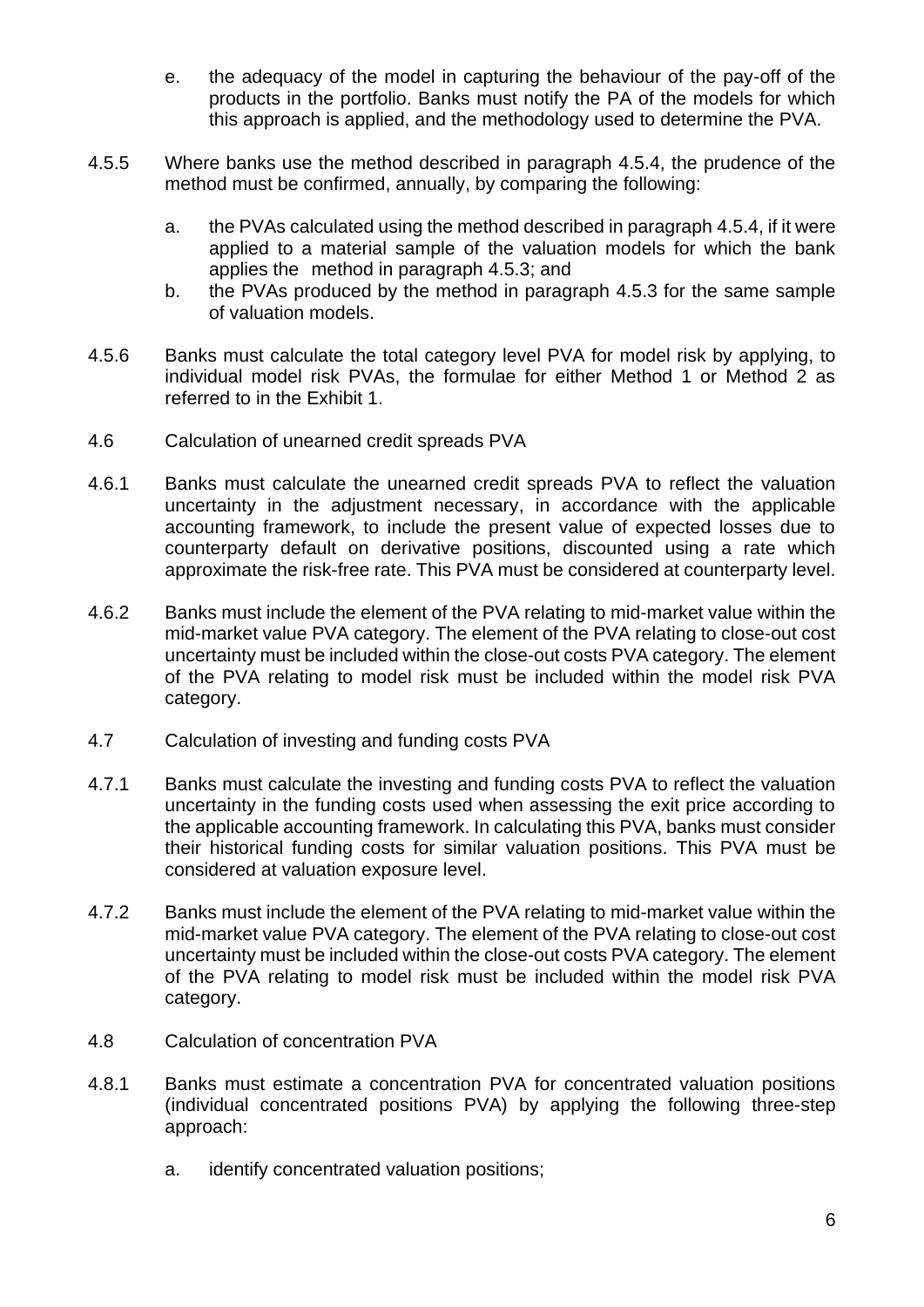- b. for each identified concentrated valuation position, where a market price applicable for the size of the valuation position is unavailable, banks must estimate a prudent exit period; and
- c. only where the prudent exit period exceeds 10 days, banks must estimate a PVA taking into account the volatility of the valuation input, the volatility of the bid offer spread and the impact of the hypothetical exit strategy on market prices.
- 4.8.2 For the purposes of subparagraph (a) of paragraph 4.8.1, the identification of concentrated valuation positions must consider all of the following:
	- a. the size of all valuation positions relative to the liquidity of the related market;
	- b. the institution's ability to trade in that market; and
	- c the average daily market volume and typical daily trading volume of the bank.

Banks must establish and document the methodology applied to determine concentrated valuation positions for which a concentrated positions PVA must be calculated.

- 4.8.3 Banks must establish and document the methodology applied to determine concentrated valuation positions for which a concentrated positions PVA must be calculated.
- 4.9 Calculation of future administrative costs PVA
- 4.9.1 Where a bank calculates mid-market value and close-out cost PVAs for a valuation exposure, which implies fully exiting the exposure, the bank may assess a zero PVA for future administrative costs.
- 4.9.2 Where a valuation exposure cannot be shown to have a zero PVA, according to paragraph 4.9.1, banks must calculate the future administrative cost PVA (individual future administrative costs PVA) considering the administrative costs and future hedging costs over the expected life of the valuation exposures for which a direct exit price is not applied for the close-out costs PVA, discounted using a rate which approximates the risk free rate. This PVA must be considered at valuation position level.
- 4.9.3 For the purposes of paragraph 4.9.2, administrative costs must include all incremental staffing and fixed costs that will be incurred in managing the portfolio. However, a reduction in these costs may be assumed as the size of the portfolio reduces.
- 4.9.4 Banks must calculate the total category level PVA for future administrative costs PVA as the sum of individual future administrative costs PVAs.
- 4.10 Calculation of early termination PVA
- 4.10.1 Banks must estimate an early termination PVA considering the potential losses arising from non-contractual early terminations of client trades. The early termination PVA must be calculated taking into account the percentage of client trades that have historically terminated early and the losses that arose in those cases. This PVA must be considered at valuation position level.